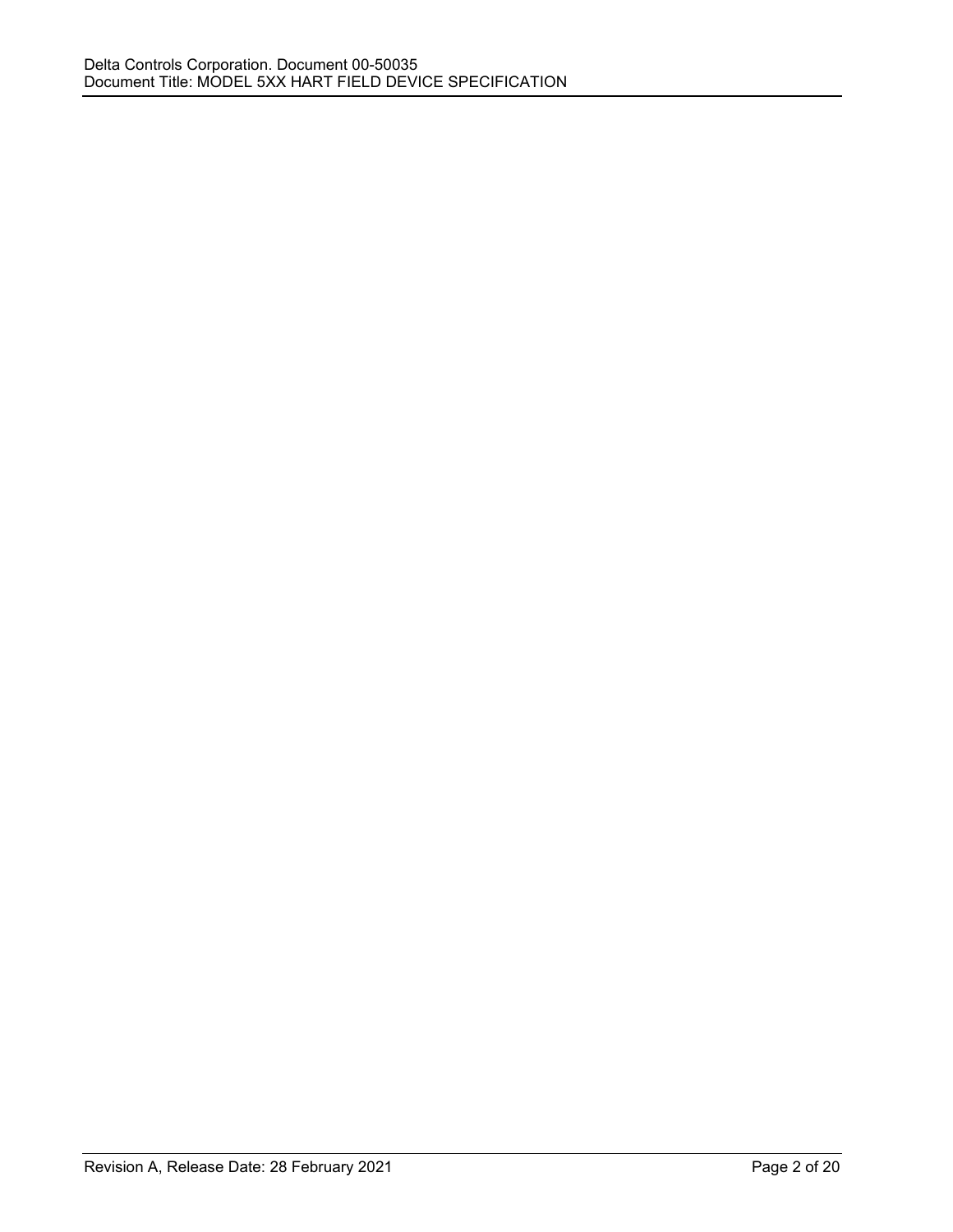# **TABLE OF CONTENTS**

| 1 <sup>1</sup> |     |       |  |  |  |
|----------------|-----|-------|--|--|--|
|                | 1.1 |       |  |  |  |
|                | 1.2 |       |  |  |  |
|                | 1.3 |       |  |  |  |
|                | 1.4 |       |  |  |  |
|                | 1.5 |       |  |  |  |
| 2 <sup>2</sup> |     |       |  |  |  |
| 3.             |     |       |  |  |  |
|                |     |       |  |  |  |
|                | 4.1 |       |  |  |  |
|                |     | 4.1.1 |  |  |  |
|                | 4.2 |       |  |  |  |
|                |     | 4.2.1 |  |  |  |
|                | 4.3 |       |  |  |  |
|                |     | 4.3.1 |  |  |  |
|                |     | 4.3.2 |  |  |  |
|                | 44  |       |  |  |  |
|                | 4.5 |       |  |  |  |
| 5 <sub>1</sub> |     |       |  |  |  |
|                | 5.1 |       |  |  |  |
|                | 5.2 |       |  |  |  |
|                | 5.3 |       |  |  |  |
| 6.             |     |       |  |  |  |
|                |     |       |  |  |  |
|                | 7.1 |       |  |  |  |
|                | 7.2 |       |  |  |  |
|                | 7.3 |       |  |  |  |
|                |     |       |  |  |  |
|                | 8.1 |       |  |  |  |
|                | 8.2 |       |  |  |  |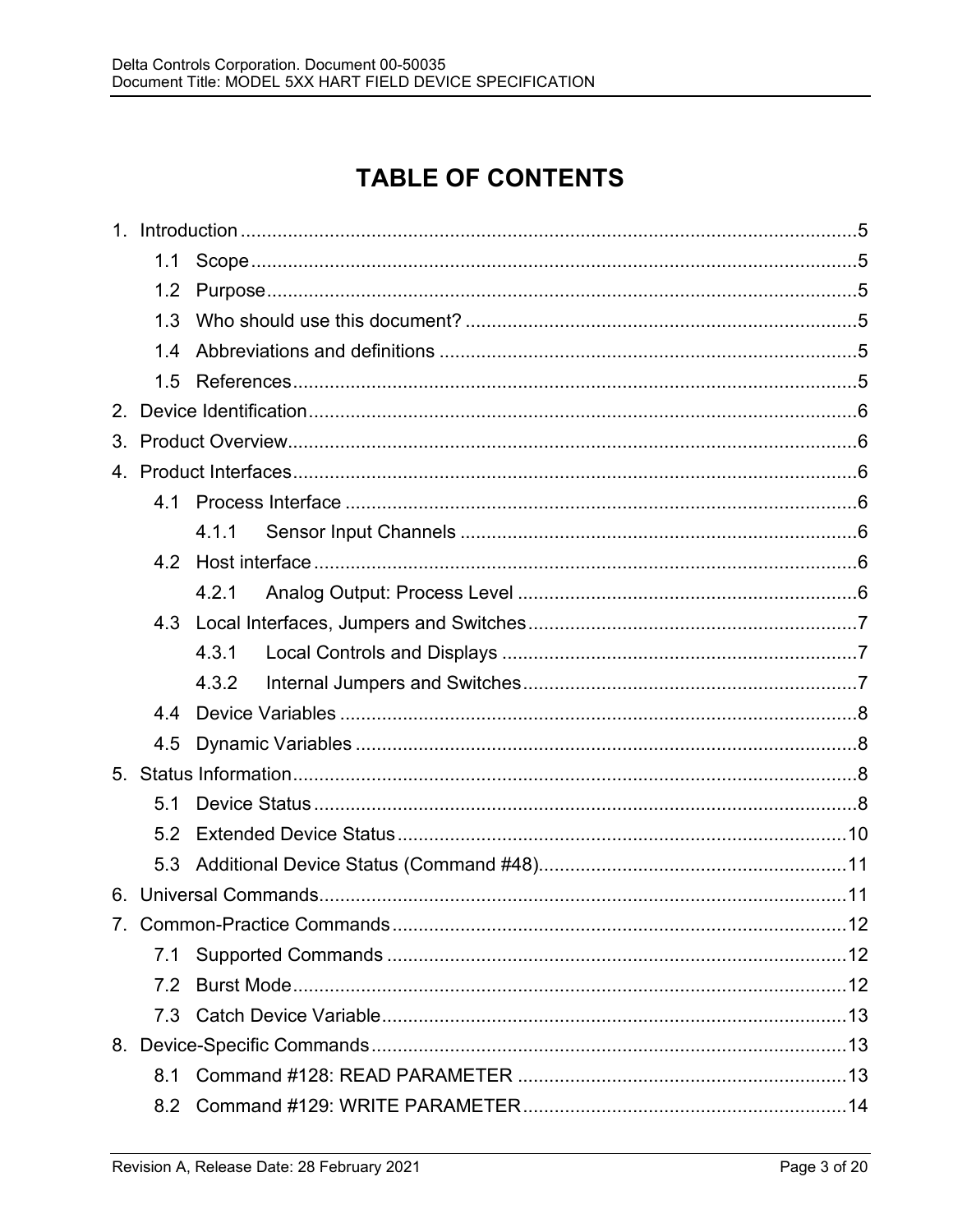|  | 8.3 Command #130: CALIBRATE TABLE VALUE  Error! Bookmark not defined.       |
|--|-----------------------------------------------------------------------------|
|  | 8.4 Command #131: WRITE CALIBRATION TABLE ENTRYError! Bookmark not defined. |
|  |                                                                             |
|  |                                                                             |
|  |                                                                             |
|  |                                                                             |
|  |                                                                             |
|  |                                                                             |
|  |                                                                             |
|  |                                                                             |
|  |                                                                             |
|  |                                                                             |
|  |                                                                             |
|  |                                                                             |
|  |                                                                             |
|  |                                                                             |
|  |                                                                             |
|  |                                                                             |
|  |                                                                             |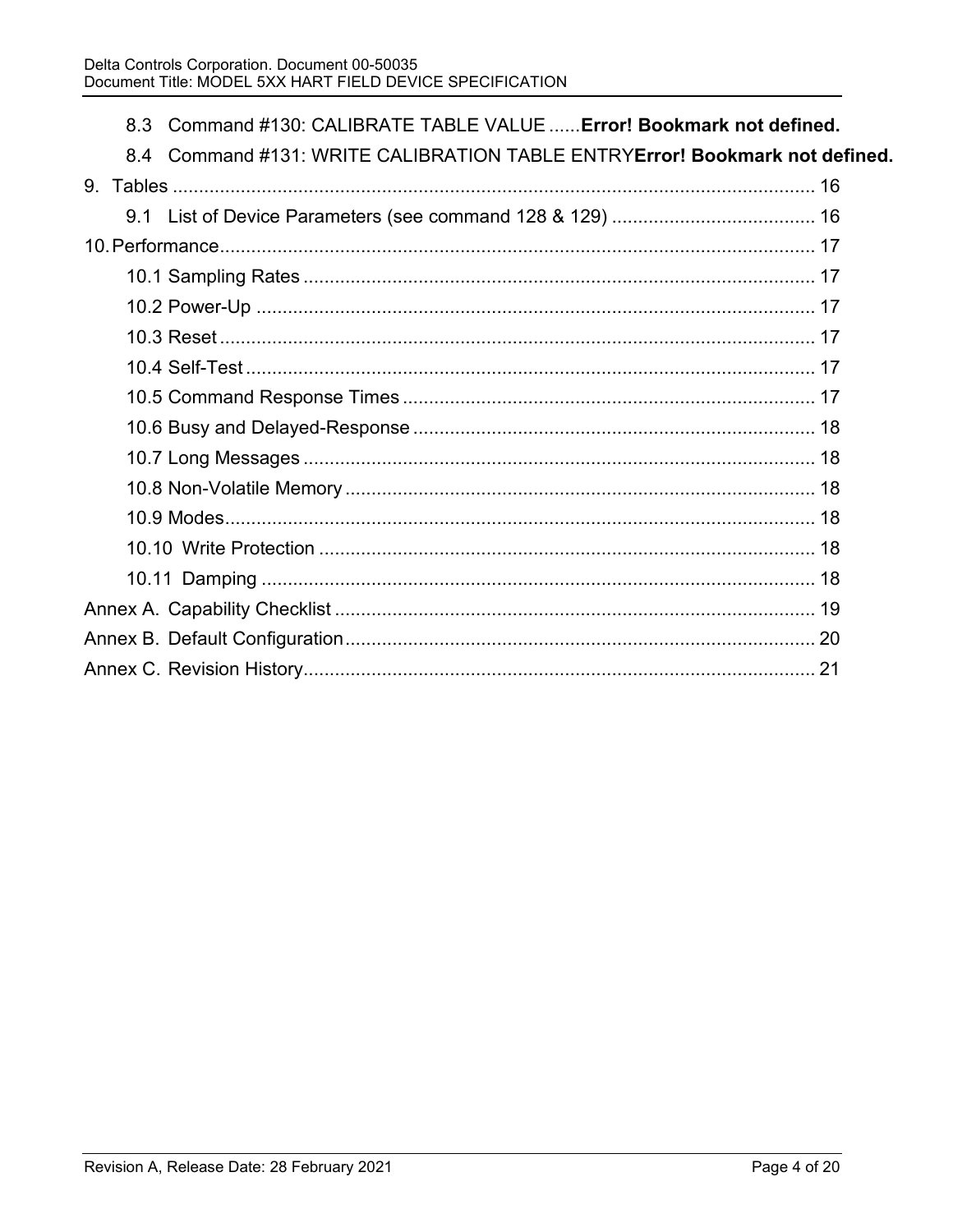# **1. INTRODUCTION**

## **1.1 Scope**

The Delta Controls Corporation Level Transmitter, model 5XX, revision 1 complies with HART Protocol Revision 7.06. This document specifies all the device specific features and documents HART Protocol implementation details (e.g., the Engineering Unit Codes supported). The functionality of this Field Device is described sufficiently to allow its proper application in a process and its complete support in HART capable Host Applications.

### **1.2 Purpose**

This specification is designed to complement other documentation (e.g., the *5xx Installation Manual*) by providing a complete, unambiguous description of this Field Device from a HART Communication perspective

## **1.3 Who should use this document?**

The specification is designed to be a technical reference for HART capable Host Application Developers, System Integrators and knowledgeable End Users. It also provides functional specifications (e.g., commands, enumerations and performance requirements) used during Field Device development, maintenance and testing. This document assumes the reader is familiar with HART Protocol requirements and terminology.

# **1.4 Abbreviations and definitions**

**DAC** Digital to Analog Converter

**EEPROM** Electrically-Erasable Read-Only Memory

### **1.5 References**

*HART Smart Communications Protocol Specification*. HCF\_SPEC-12. Available from the HCF.

*500 Series Installation Manual*, Document 00-5XX03. Available from the Delta Controls Corporation.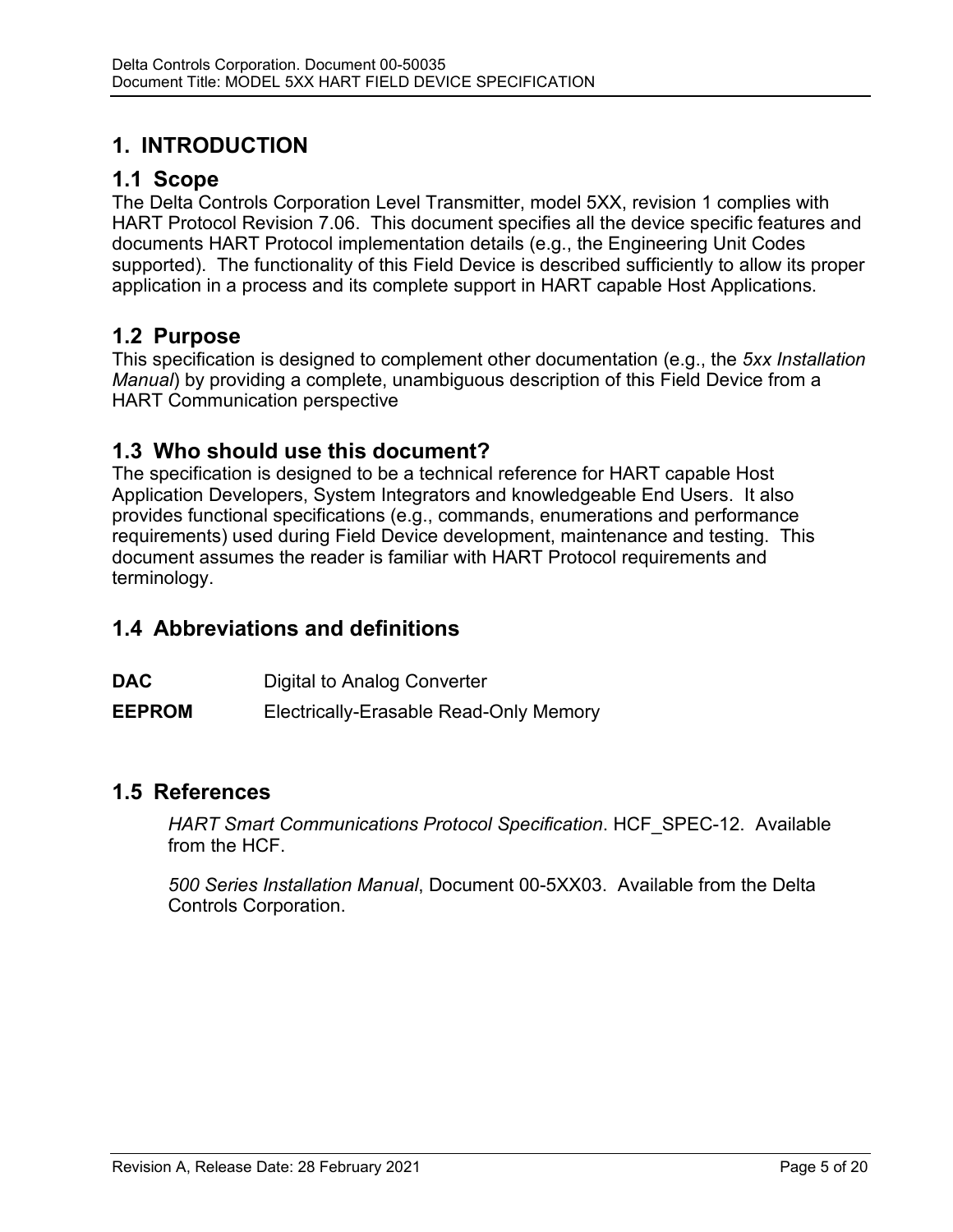# **2. DEVICE IDENTIFICATION**

| <b>Manufacturer Name:</b>                   | Delta Controls<br>Corporation |          | Model Name(s):                          | 5XX               |
|---------------------------------------------|-------------------------------|----------|-----------------------------------------|-------------------|
| <b>Manufacture ID Code:</b>                 | 24842                         | (0x610A) | <b>Device Type Code:</b>                | 58553<br>(0xE4B9) |
| <b>HART Protocol Revision</b>               | 7.06                          |          | <b>Device Revision:</b>                 |                   |
| <b>Number of Device</b><br><b>Variables</b> | 3                             |          |                                         |                   |
| <b>Physical Layers</b><br><b>Supported</b>  | <b>FSK</b>                    |          |                                         |                   |
| <b>Physical Device Category</b>             |                               |          | Transmitter, Non-DC-isolated Bus Device |                   |

5XX refers to a series of pressure transmitters including models 551, 552, 562, 563, 565, 566, 571, 572, 591, and 592. Models 551, 565, 571, and 591 have electronics that are integrated into the sensor housing. Models 552, ,562, 563, 566, 572, and 592 have remote electronics mounted in a PVC or Explosionproof housing. The model number is engraved on the body of integral units and on a nameplate on the housing of those units with remote electronics.

### **3. PRODUCT OVERVIEW**

The 5XX is a simple two-wire loop-powered pressure transmitter with a 4-to-20mA output.

The device measures pressure and converts this to a level measurement.

## **4. PRODUCT INTERFACES**

### **4.1 Process Interface**

### **4.1.1 Sensor Input Channels**

Model 5XX primary input channel is a millivolt-level signal from a pressure sensor. A second channel measures the pressure sensor bridge resistance and can be used to determine sensor temperature. On most units, the temperature channel is left uncalibrated and does not return meaningful temperature data. The bridge resistance value is also used to diagnose sensor wiring problems and sensor health.

### **4.2 Host interface**

### **4.2.1 Analog Output: Process Level**

The two-wire 4-to-20mA current loop is connected on two terminals marked "Loop+" and "Loop-". Refer to the Installation Manual for connection details.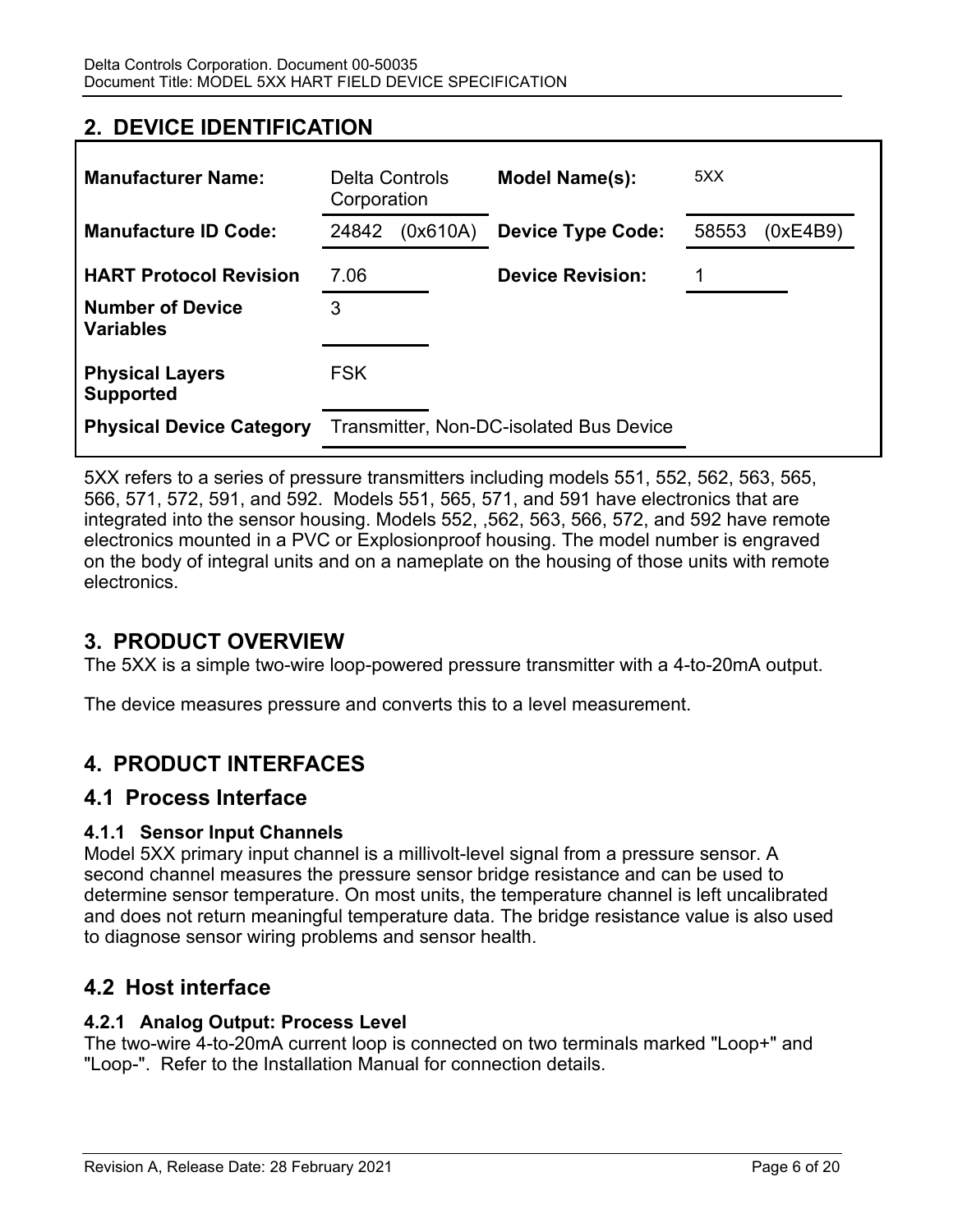This is the only output from this transmitter, representing the level measurement, linearized and scaled according to the configured range of the instrument. This output corresponds to the Primary Variable. HART Communication is supported on this loop. This device has a CN number of 1.

A guaranteed linear over-range is provided. Device malfunction can be indicated by downscale or up-scale current. The direction is selectable by the user; see Section 4.3 below. Current values are shown in the table below.

|                                | <b>Direction</b> | <b>Values (percent of</b><br>range) | Values (mA or V)   |
|--------------------------------|------------------|-------------------------------------|--------------------|
| Linear over-range              | Down             | $-0.625%$                           | $3.9 \text{ mA}$   |
|                                | Up               | $+105.0\% \pm 1.0\%$                | $21 \text{ mA}$    |
| Device malfunction             | Down: less than  | $-1.25%$                            | $3.8 \text{ mA}$   |
| indication                     | Up: greater than | $+112.5%$                           | $22.0 \text{ mA}$  |
| <b>Maximum current</b>         |                  | $+112.5%$                           | $22.0 \text{ mA}$  |
| <b>Multi-Drop current draw</b> |                  |                                     | 4.0 <sub>m</sub> A |
| Lift-off voltage               |                  |                                     | 12V                |

# **4.3 Local Interfaces, Jumpers and Switches**

### **4.3.1 Local Controls and Displays**

Devices with remote electronics have a window providing visible access to an LCD display.

### **4.3.2 Internal Jumpers and Switches**

On devices with remote electronics, four pushbuttons are provided to set up operating parameters without connection to an external controller. Detailed information is provided in the 5XX Operation Manual.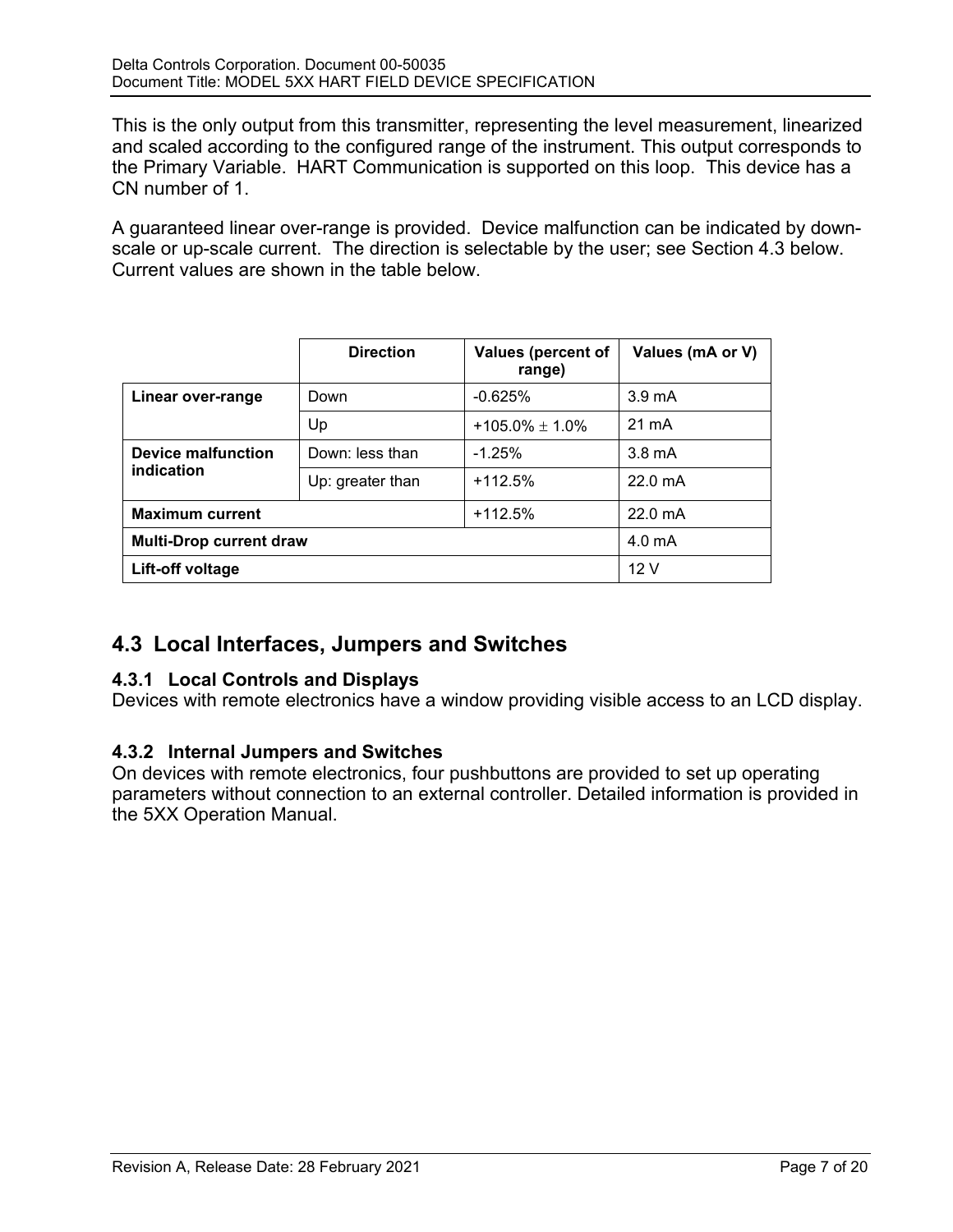### Variables

# **4.4 Device Variables**

| Variable        | Meaning     | Units            | Unit Codes |
|-----------------|-------------|------------------|------------|
| DV <sub>0</sub> | PV          | undefined        | 240        |
| DV <sub>1</sub> | Pressure    | <b>Undefined</b> | 240        |
| DV <sub>2</sub> | Temperature | DegC DegF        | 32,33      |

# **4.5 Dynamic Variables**

Three Dynamic Variables are implemented.

|      | <b>Meaning</b>          | <b>Units</b> |
|------|-------------------------|--------------|
| l Pv | <b>Process Variable</b> | undefined    |

# **5. STATUS INFORMATION**

## **5.1 Device Status**

| <b>BIT</b> | Name                                | Meaning                                                                                                                                                                          |
|------------|-------------------------------------|----------------------------------------------------------------------------------------------------------------------------------------------------------------------------------|
| $\Omega$   | 0 Primary Variable<br>out of limits | Set if the Device Variable mapped to PV is out of transducer limits.<br>Range setting by Command 35 does not affect these limits.                                                |
| 1          | Non PV out of<br>limits             | Set if any of the Device Variables not mapped to PV is out of limits.<br>This bit is formed by OR-ing all out-of-limit informations of DV 0 to 5<br>except the one mapped to PV. |
| 2          | Loop Current<br>Saturated           | Set if the analog output 1 (channel 0) current is out of the linear overrange<br>Limits.                                                                                         |
| 3          | Loop Current<br>Fixed               | Set if analog output 1 (channel 0) current no longer tracks the PV<br>value. Use of any of commands 6, 40, 66 or 79 may cause the current to be<br>fixed.                        |
| 4          | More Status<br>Available            | Set whenever any irregularity is detected. Use of Command 48 will read<br>additional details.                                                                                    |
| 5          | Cold Start                          | Set after initial power up and after execution of Command 42. Bit is<br>cleared for each Master individually after recognition of the first                                      |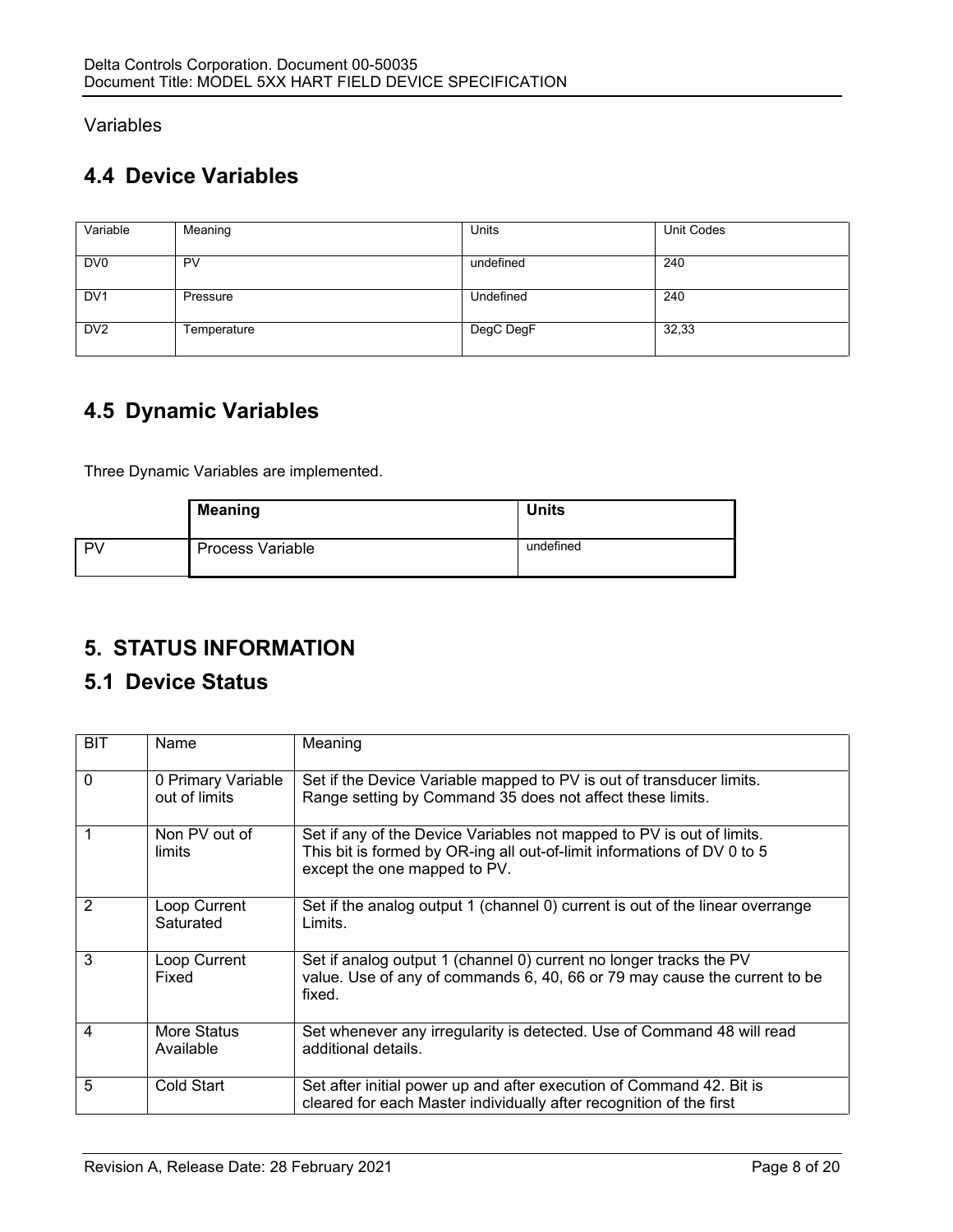|                          | command.                                                                                                                    |
|--------------------------|-----------------------------------------------------------------------------------------------------------------------------|
| Configuration<br>Changed | Set when the Field Device configuration is modified. Each Master will<br>clear this bit individually by use of Command 38.  |
| Device<br>Malfunction    | Set if the Field Device's self-monitoring detected an<br>abnormal condition of class Error. Warnings will not set this bit. |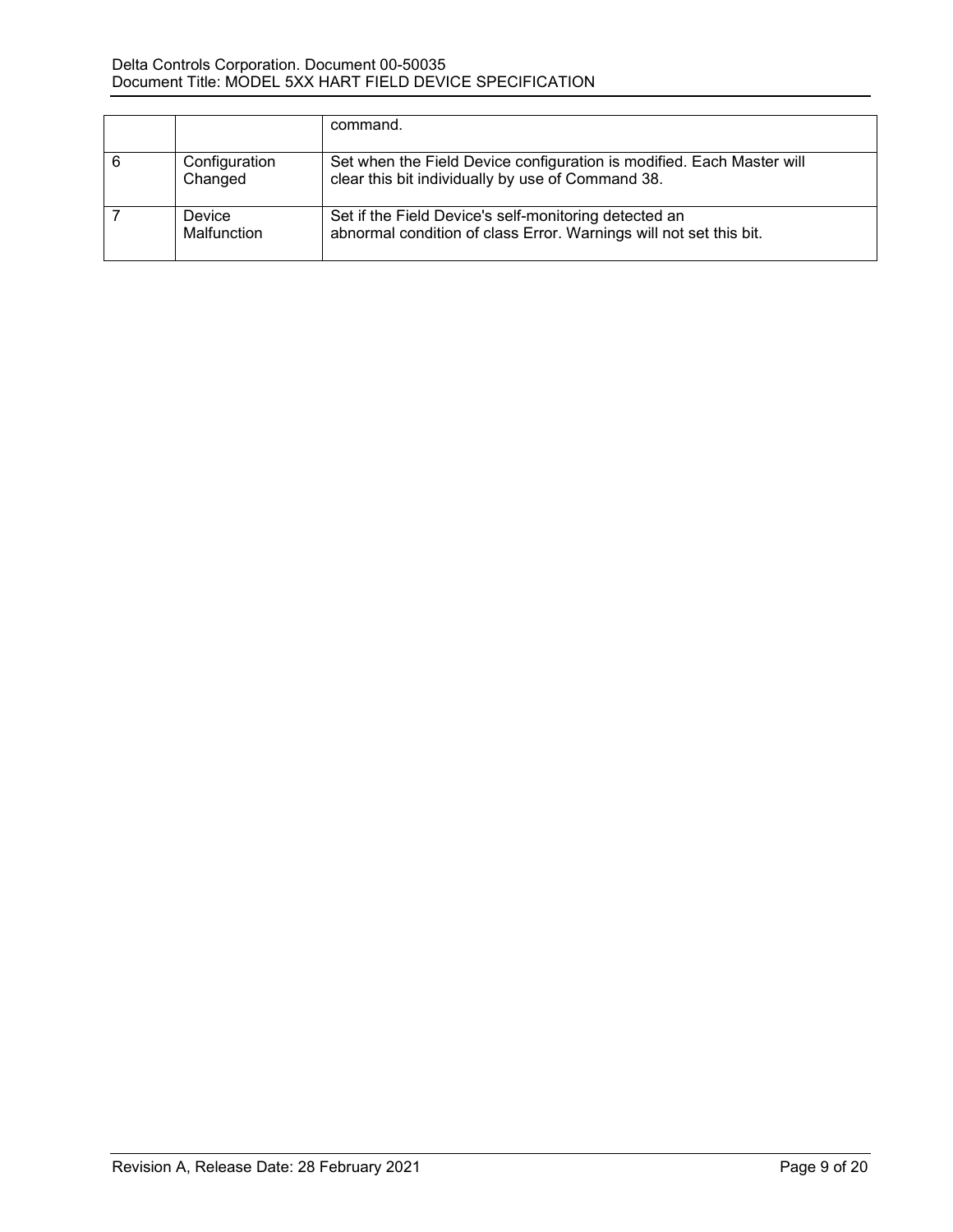## **5.2 Extended Device Status**

| <b>Bit</b>  | Name                     | Meaning                                                                |
|-------------|--------------------------|------------------------------------------------------------------------|
| $\mathbf 0$ | Maintenance<br>Required  | Device requires maintenance.                                           |
| 1           | Device Variable<br>Alert | Some device variable is in an alarm or warning state                   |
| 2           | unused                   | Bit not supported                                                      |
| 3           | Failure                  | Device variable invalid due to malfunction                             |
| 4           | Out of Spec              | Condition detected that could affect accuracy (ie ambient temperature) |
| 5           | <b>Function Check</b>    | Bit not supported                                                      |
| 6           | Unused                   | Undefined                                                              |
| 7           | Unused                   | Undefined                                                              |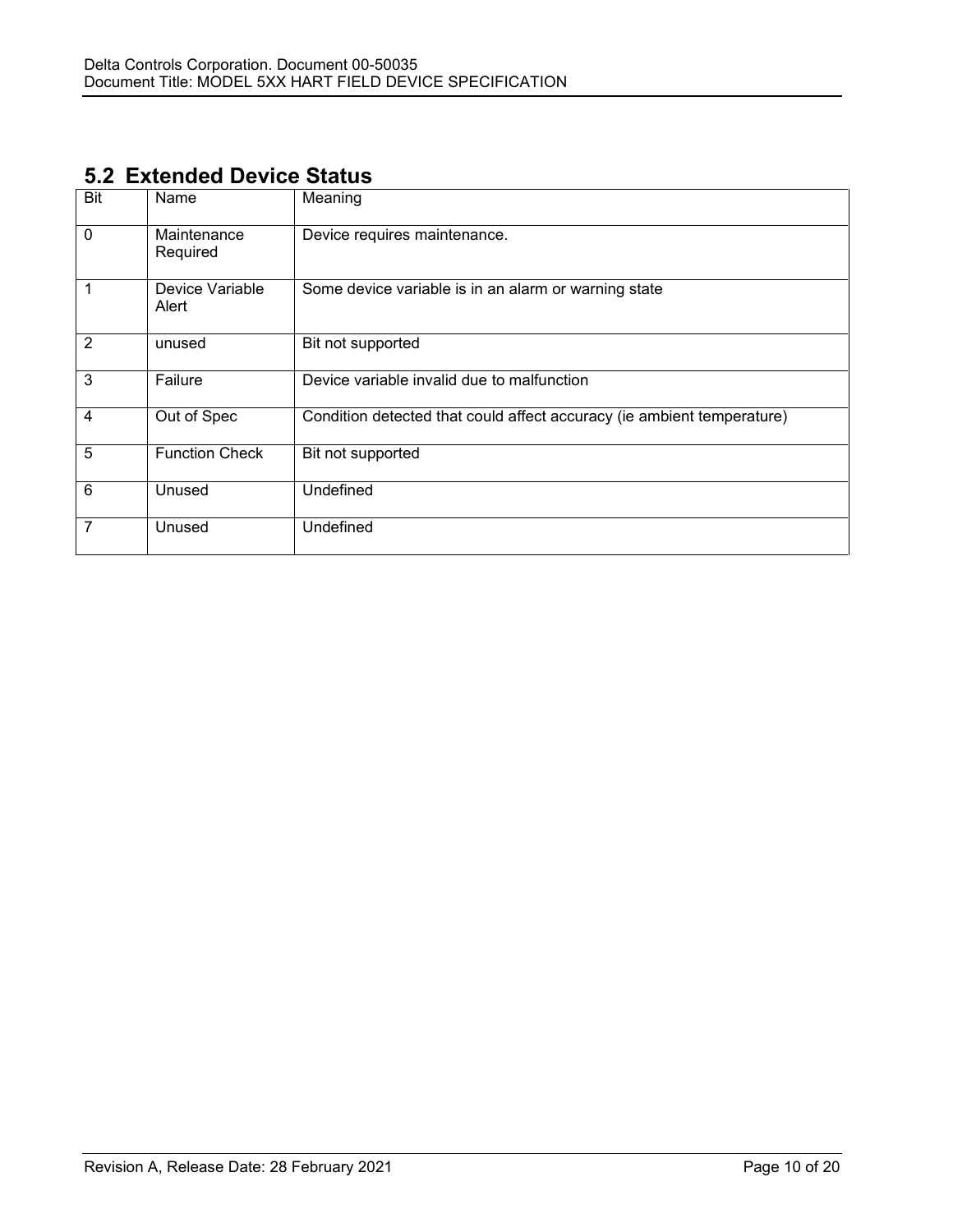## **5.3 Additional Device Status (Command #48)**

Command #48 returns 9 bytes of data, with the following status information:

| <b>Byte</b>                             | <b>Bit</b>             | Meaning                                               | <b>Class</b>   | <b>Device Status</b><br><b>Bits Set</b> |
|-----------------------------------------|------------------------|-------------------------------------------------------|----------------|-----------------------------------------|
| $\mathbf 0$                             |                        | DEVICE SPECIFIC STATUS                                |                |                                         |
|                                         | 0                      | Sensor Error (usually broken sensor or wiring problem | <b>ERROR</b>   | 4,7                                     |
|                                         | $\mathbf{1}$           | Not Defined                                           |                |                                         |
|                                         | 2                      | Not Defined                                           |                |                                         |
|                                         | 3                      | Not Defined                                           |                |                                         |
|                                         | 4                      | Not Defined                                           |                |                                         |
|                                         | 5                      | Not Defined                                           |                |                                         |
|                                         | 6                      | Not Defined                                           |                |                                         |
|                                         | $\overline{7}$         | Not Defined                                           |                |                                         |
| 1, 2, 3, 4<br>, 5                       | Not Defined            |                                                       |                |                                         |
| $\,6\,$<br><b>EXENDED DEVICE STATUS</b> |                        |                                                       |                |                                         |
|                                         | $\mathbf 0$            | Device requires maintenance.                          | <b>WARNING</b> | $\overline{4}$                          |
|                                         | $\mathbf{1}$           | Some device variable is in an alarm or warning state  | <b>WARNING</b> | $\overline{4}$                          |
|                                         | 2                      | Bit not supported                                     |                |                                         |
|                                         | 3                      | Bit not supported                                     | <b>ERROR</b>   | 4,7                                     |
| Bit not supported<br>$\overline{4}$     |                        |                                                       | WARNING        | $\overline{4}$                          |
|                                         | Bit not supported<br>5 |                                                       |                |                                         |
|                                         | 6,7                    | Not Defined                                           |                |                                         |
| $\overline{7}$                          | Not supported          |                                                       |                |                                         |
| 8                                       |                        | STANDARD STATUS                                       |                |                                         |
|                                         | 0, 1, 2                | Bit(s) not supported                                  |                |                                         |
|                                         | 3                      | Watchdog reset occurred                               | <b>WARNING</b> | $\overline{4}$                          |
|                                         | 4,5,6,7                | Bit(s) not supported                                  |                |                                         |

"Not Defined" bits are always set to 0.

## **6. UNIVERSAL COMMANDS**

Command #3 returns PV for a total of 9 bytes of response data).

Sensor serial number is Not Defined, and returns 0.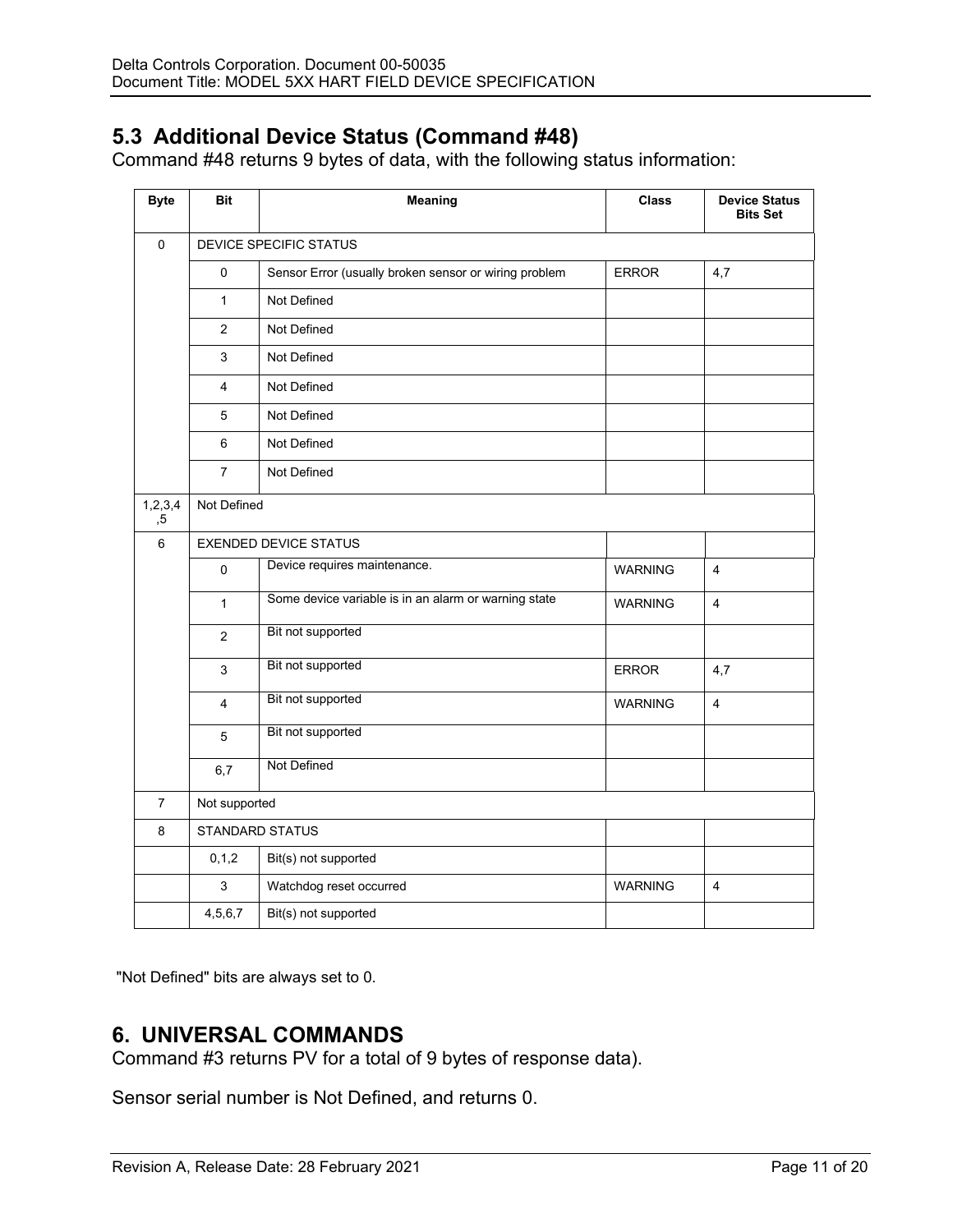# **7. COMMON-PRACTICE COMMANDS**

## **7.1 Supported Commands**

The following common-practice commands are implemented:

- Read Device Variables
- Write Damping Value
- Write Range Values
- Enter/Exit Fixed Current Mode
- Perform Master Reset
- Trim DAC Zero
- Trim DAC Gain
- Read Additional Device Status
- Read Device Variable Information
- Write Number of Response Preambles
- Squawk (On units with remote electronics, causes outline rectangle on LCD for 2 seconds. On units with integral electronics, this command has no effect.)
- Write Primary Variable Alarm Code
- Write Burst Period
- Write Burst Trigger
- Read Burst Mode Configuration
- Write Burst Device Variables
- Write Burst Mode Command Number
- Burst Mode Control

### **7.2 Burst Mode**

This Field Device supports three Burst Messages.

The following commands can be represented in a Burst Message: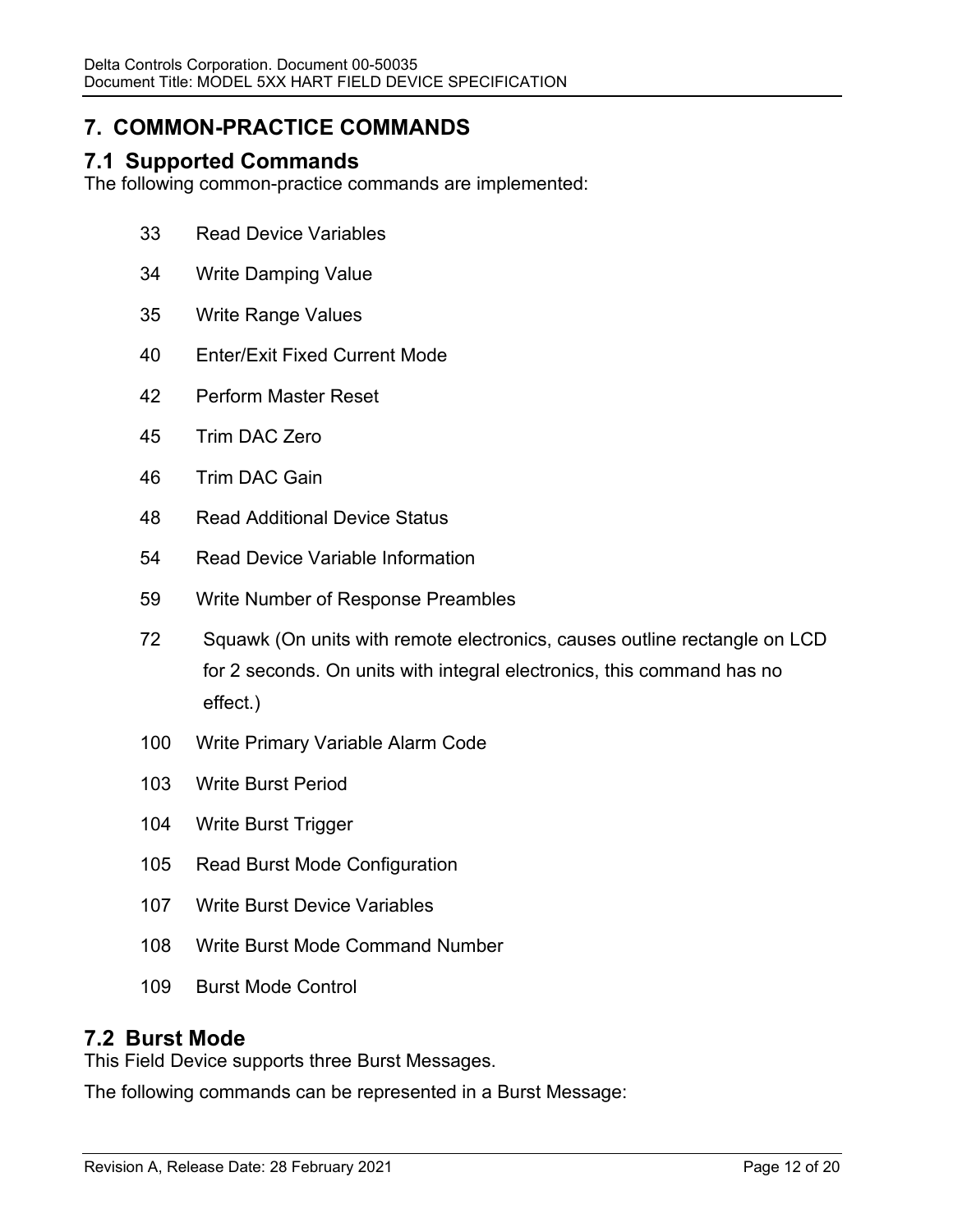- 1 Read Primary Variable
- 2 Read Loop Current and Percent Of Range
- 3 Read Dynamic Variables and Loop Current
- 9 Read Device Variables with Status
- 33 Read Device Variables
- 48 Read Additional Device Status

### **7.3 Catch Device Variable**

This Field Device does not support Catch Device Variable.

### **8. DEVICE-SPECIFIC COMMANDS**

The following device-specific commands are implemented:

- 123 Restore/Write/Initialize Calibration Parameters
- 128 Read Parameter
- 129 Write Parameter

### **8.1 Command #123: SAVE/RESTORE FACTORY VALUES**

#### **Request Data Bytes**

| <b>Byte</b> | Format           | <b>Description</b>                   |
|-------------|------------------|--------------------------------------|
| 0           | INT <sub>8</sub> | Memory Command:                      |
|             |                  | 4 – restore factory values           |
|             |                  | 8 - save factory values              |
|             |                  | 86 - restore initial power-on values |

#### **Response Data Bytes**

| <b>Byte</b> | Format | <b>Description</b>    |
|-------------|--------|-----------------------|
|             | INT8   | <b>Memory Command</b> |

### **8.2 Command #128: READ PARAMETER Read a device parameter value**

#### **Request Data Bytes**

| <b>Byte</b> | Format | <b>Description</b>                   |
|-------------|--------|--------------------------------------|
|             | Enum   | Parameter to read (see section 10.1) |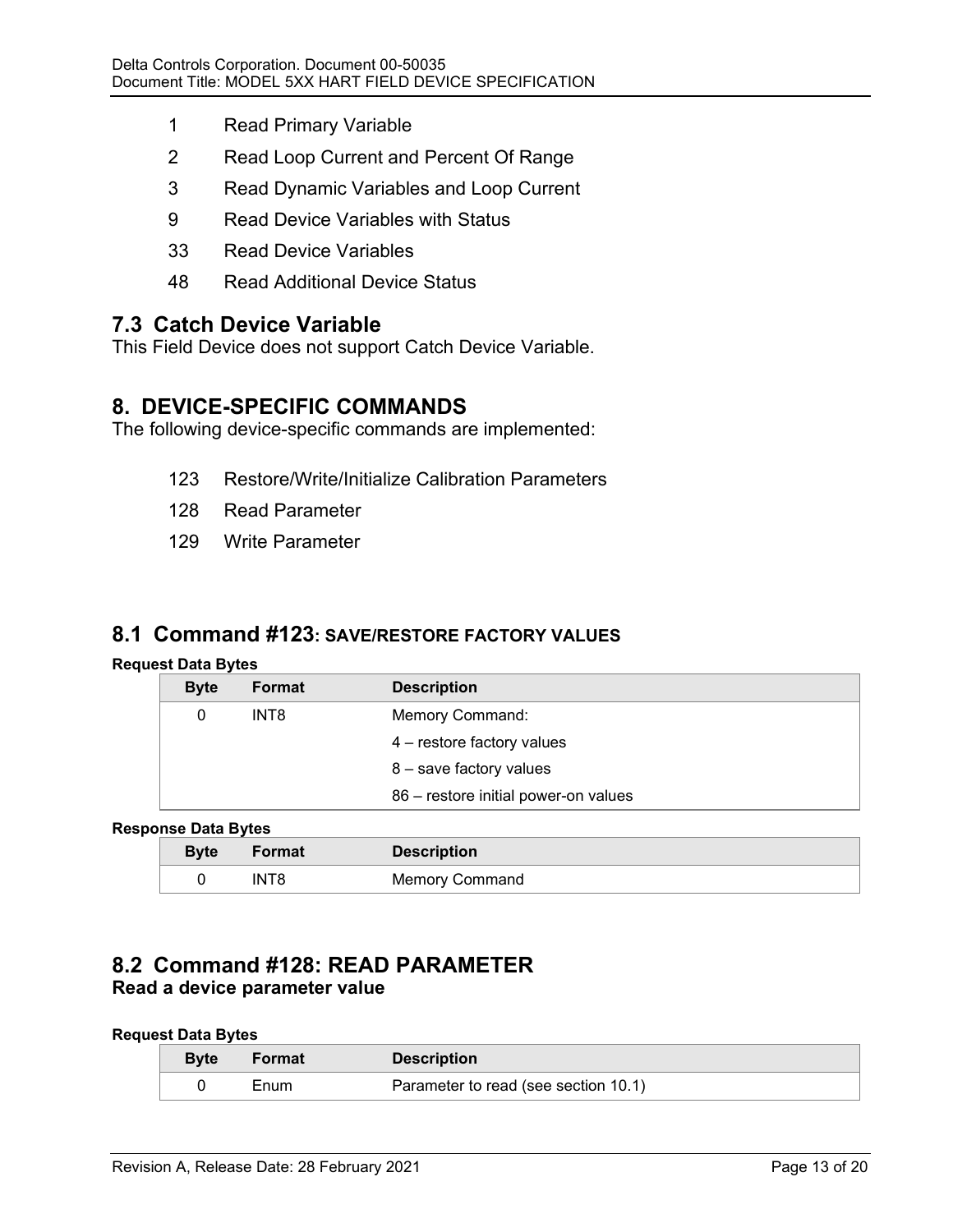#### **Response Data Bytes**

| <b>Byte</b> | Format          | <b>Description</b>       |                  |  |
|-------------|-----------------|--------------------------|------------------|--|
| 0           | Enum            | Parameter to read        |                  |  |
| 1           | Enum            | Datatype (See bytes 3-6) |                  |  |
| 2           | Enum            | Units                    |                  |  |
|             |                 |                          |                  |  |
| 3           | Byte            | Value                    | Datatype = $0,6$ |  |
| $3 - 4$     | $Int[2]$ uint16 | Value                    | Datatype $= 2$   |  |
| $3-6$       | Float           | Value                    | Datatype = $3$   |  |
| $3-6$       | $Int[4]$ int32  | Value                    | Datatype = $4$   |  |

#### **Command-Specific Response Codes**

| Code | <b>Class</b>   | <b>Description</b>           |
|------|----------------|------------------------------|
|      | <b>Success</b> | No Command-Specific Errors   |
|      | Error          | Invalid selection (of units) |
| 5    | Error          | Too few data bytes           |

# **8.3 Command #129: WRITE PARAMETER**

### **Request Data Bytes**

| <b>Byte</b> | <b>Format</b>   | <b>Description</b>                   |
|-------------|-----------------|--------------------------------------|
| 0           | Enum            | Parameter to write (see section 9.1) |
|             | Byte            | Byte value to write                  |
| 1,2         | $Int[2]$ uint16 | Integer value to write               |
| 1,2,3,4     | Float           | Float value to write                 |
| 1,2,3,4     | $Int[4]$ int32  | Float value to write                 |

#### **Response Data Bytes**

| <b>Byte</b> | Format          | <b>Description</b>       |                             |  |
|-------------|-----------------|--------------------------|-----------------------------|--|
| 0           | Enum            |                          | Parameter (see section 9.1) |  |
| 1           | Enum            | Datatype (See bytes 3-6) |                             |  |
| 2           | Enum            | Units                    |                             |  |
| 3           | <b>Byte</b>     | Value                    | Datatype = $0,6$            |  |
| $3 - 4$     | $Int[2]$ uint16 |                          | Datatype = $2$              |  |
| $3-6$       | Float           |                          | Datatype = $3$              |  |
| $3-6$       | $Int[4]$ int32  |                          | Datatype = $4$              |  |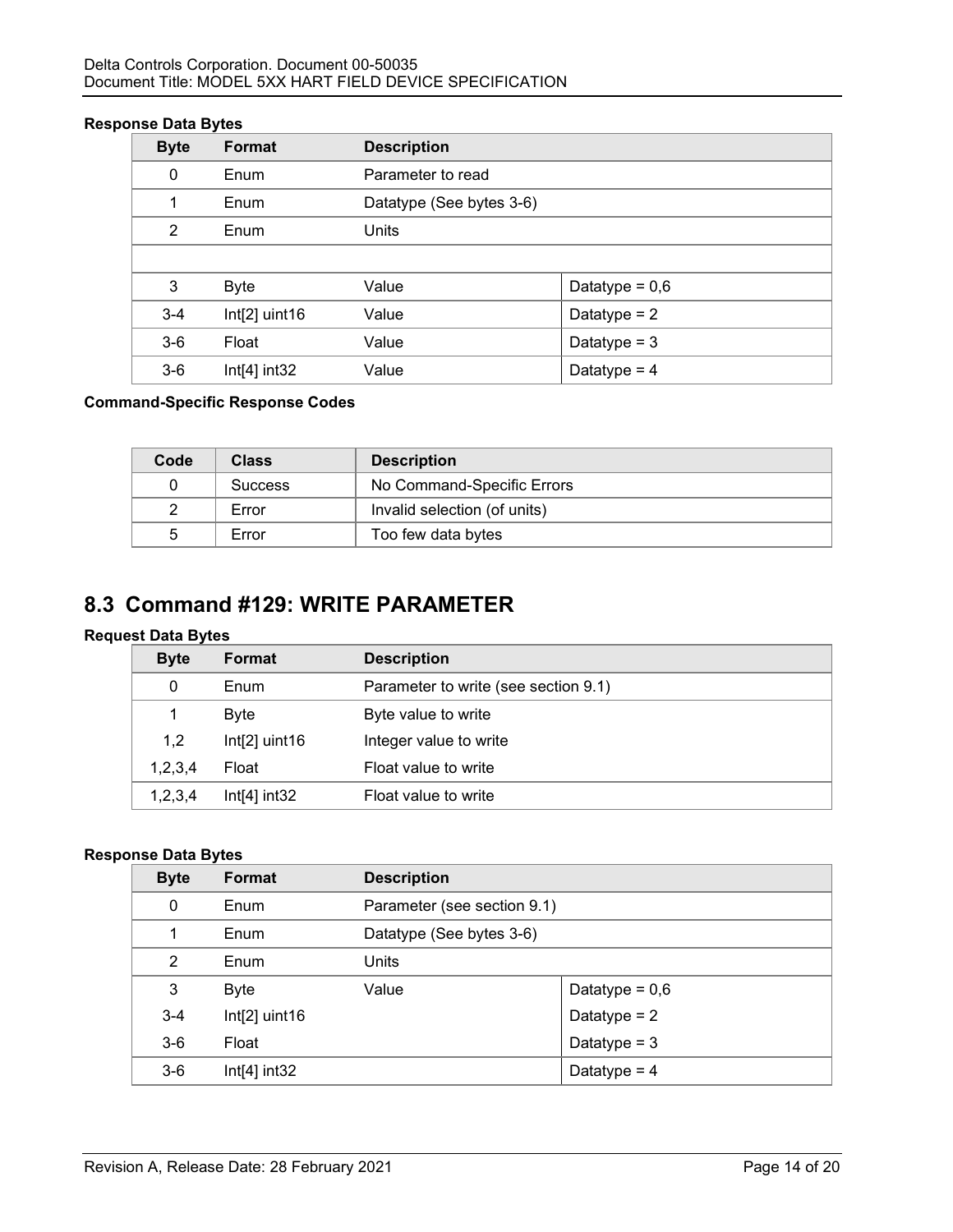#### Delta Controls Corporation. Document 00-50035 Document Title: MODEL 5XX HART FIELD DEVICE SPECIFICATION

| Code | <b>Class</b>   | <b>Description</b>           |
|------|----------------|------------------------------|
|      | <b>Success</b> | No Command-Specific Errors   |
|      | Error          | Invalid selection (of units) |
| :5   | Error          | Too few data bytes           |

### **Command-Specific Response Codes**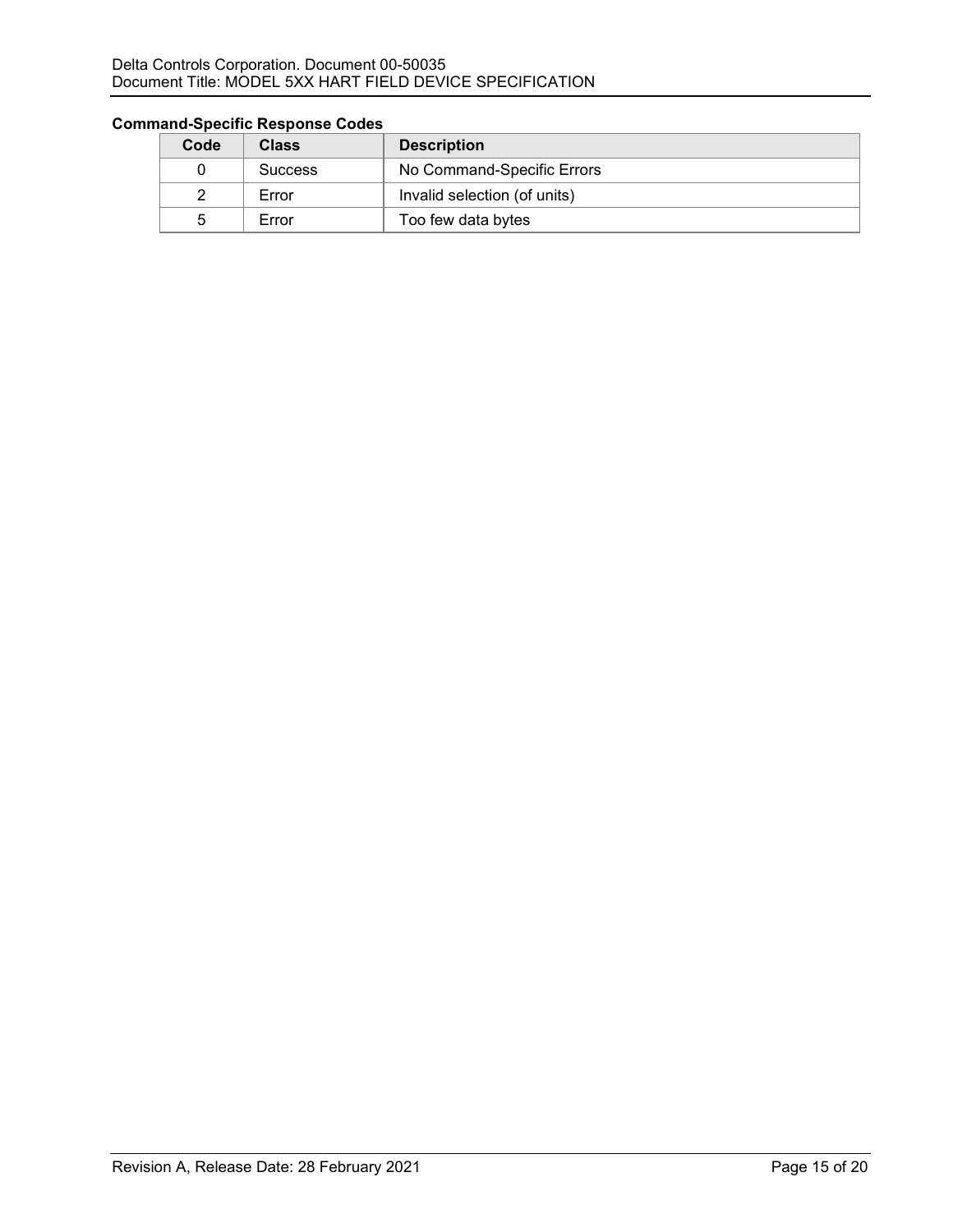# **9. TABLES**

# **9.1 List of Device Parameters (see command 128 & 129)**

| Parameter        | Description             | <b>Format</b>  |                                                                                                                     |
|------------------|-------------------------|----------------|---------------------------------------------------------------------------------------------------------------------|
| 6                | PRESSURE UNITS          | <b>ENUM</b>    | 6 - psi<br>$7 - bar$<br>8 - millibar<br>$10 - kg / sq cm$<br>$11 -$ pascals<br>12 - kilopascals                     |
| $\overline{7}$   | <b>LENGTH UNITS</b>     | <b>ENUM</b>    | 44 - feet<br>45 - meters<br>47 - inches<br>48 - centimeters<br>49 - millimeters                                     |
| 8                | <b>VOLUME UNITS</b>     | <b>ENUM</b>    | 40 - gallons<br>41 - liters<br>43 - cubic meters<br>111 - cubic yards<br>$112 -$ cubic feet<br>$113 -$ cubic inches |
| $\boldsymbol{9}$ | <b>MASS UNITS</b>       | <b>ENUM</b>    | 61 - kilogram<br>63 - pound                                                                                         |
| 10               | PROCESS VARIABLE UNITS  | <b>ENUM</b>    | Any Pressure, Length, Volume,<br>or Mass units above                                                                |
| 11               | <b>SPECIFIC GRAVITY</b> | <b>FLOAT</b>   |                                                                                                                     |
| 12               | <b>TANK AREA</b>        | <b>FLOAT</b>   |                                                                                                                     |
| 13               | OFFSET DISTANCE         | <b>FLOAT</b>   |                                                                                                                     |
| 18               | <b>DAMPING</b>          | <b>FLOAT</b>   |                                                                                                                     |
| 21               | SENSCALP1               | <b>FLOAT</b>   | In current Pressure Units                                                                                           |
| 22               | SENSCALP2               | <b>FLOAT</b>   | In current Pressure Units                                                                                           |
| 23               | <b>BRIDGEKOHM</b>       | <b>FLOAT</b>   |                                                                                                                     |
| 25               | <b>SENSOR RANGE</b>     | <b>ENUM</b>    |                                                                                                                     |
| 26               | <b>SENSITIVITY</b>      | <b>FLOAT</b>   |                                                                                                                     |
| 27               | ZEROMV                  | <b>FLOAT</b>   |                                                                                                                     |
| 28               | <b>MAINSFREQ</b>        | <b>ENUM</b>    | $50 - 50$ Hz<br>$60 - 60$ Hz                                                                                        |
| 29               | <b>PRESSURE RAW</b>     | <b>INTEGER</b> |                                                                                                                     |
| 30               | PRESSURE Mv             | <b>FLOAT</b>   |                                                                                                                     |
| 31               | <b>BRIDGE RAW</b>       | <b>INTEGER</b> |                                                                                                                     |
| 32               | <b>BRIDGEMV</b>         | <b>FLOAT</b>   |                                                                                                                     |
| 33               | SENSCALMV1              | <b>FLOAT</b>   |                                                                                                                     |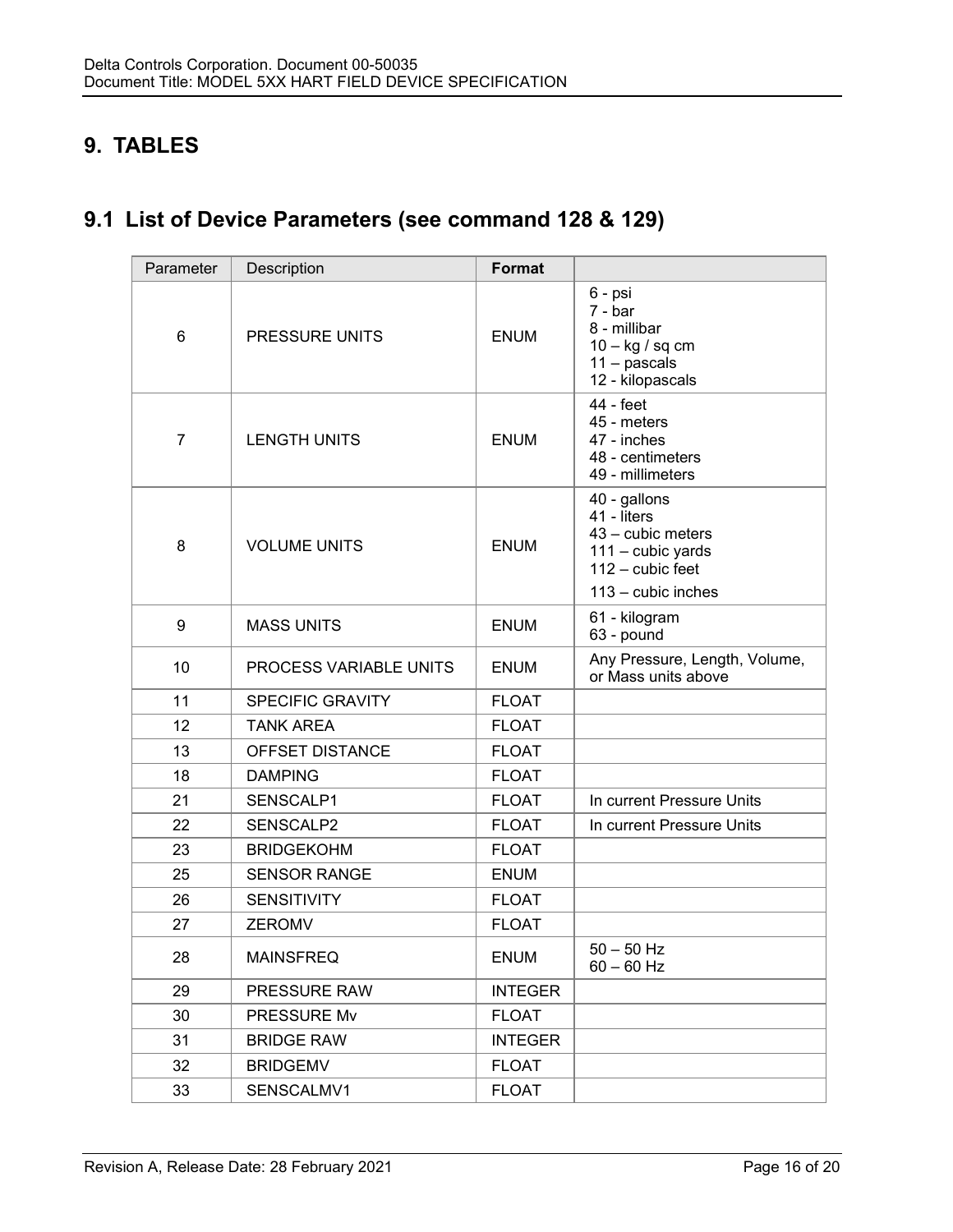| Parameter | Description              | Format       |                                                 |
|-----------|--------------------------|--------------|-------------------------------------------------|
| 34        | SENSCALMV2               | <b>FLOAT</b> |                                                 |
| 35        | LSL                      | <b>FLOAT</b> |                                                 |
| 36        | <b>USL</b>               | <b>FLOAT</b> |                                                 |
| 37        | <b>ICAL</b>              | <b>FLOAT</b> |                                                 |
| 38        | <b>TEMPERATURE</b>       | <b>FLOAT</b> |                                                 |
| 39        | <b>TEMPERATURE UNITS</b> | <b>ENUM</b>  | 32 - degrees Celsius<br>33 - degrees Fahrenheit |
| 40        | Z <sub>0</sub>           | <b>FLOAT</b> |                                                 |
| 41        | 71                       | <b>FLOAT</b> |                                                 |

## **10. PERFORMANCE**

## **10.1 Sampling Rates**

Typical sampling rates are shown in the following table.

| Units with integral electronics | 3 per second |
|---------------------------------|--------------|
| Units with remote electronics   | 1 per second |

## **10.2 Power-Up**

On power up, the transmitter goes through an initialization procedure, which takes approximately 2 seconds. During this period, the device will not respond to HART commands, and the analog output is set at 4.0mA.

Fixed-current mode is cancelled by power loss.

### **10.3 Reset**

Command 42 ("Device Reset") causes the device to reset its microprocessor. The resulting restart is identical to the normal power up sequence.

# **10.4 Self-Test**

Continuous self-testing is part of the normal device operation.

## **10.5 Command Response Times**

| Minimum        | 20 <sub>ms</sub> |
|----------------|------------------|
| <b>Typical</b> | 50ms             |
| Maximum        | 100 $ms*$        |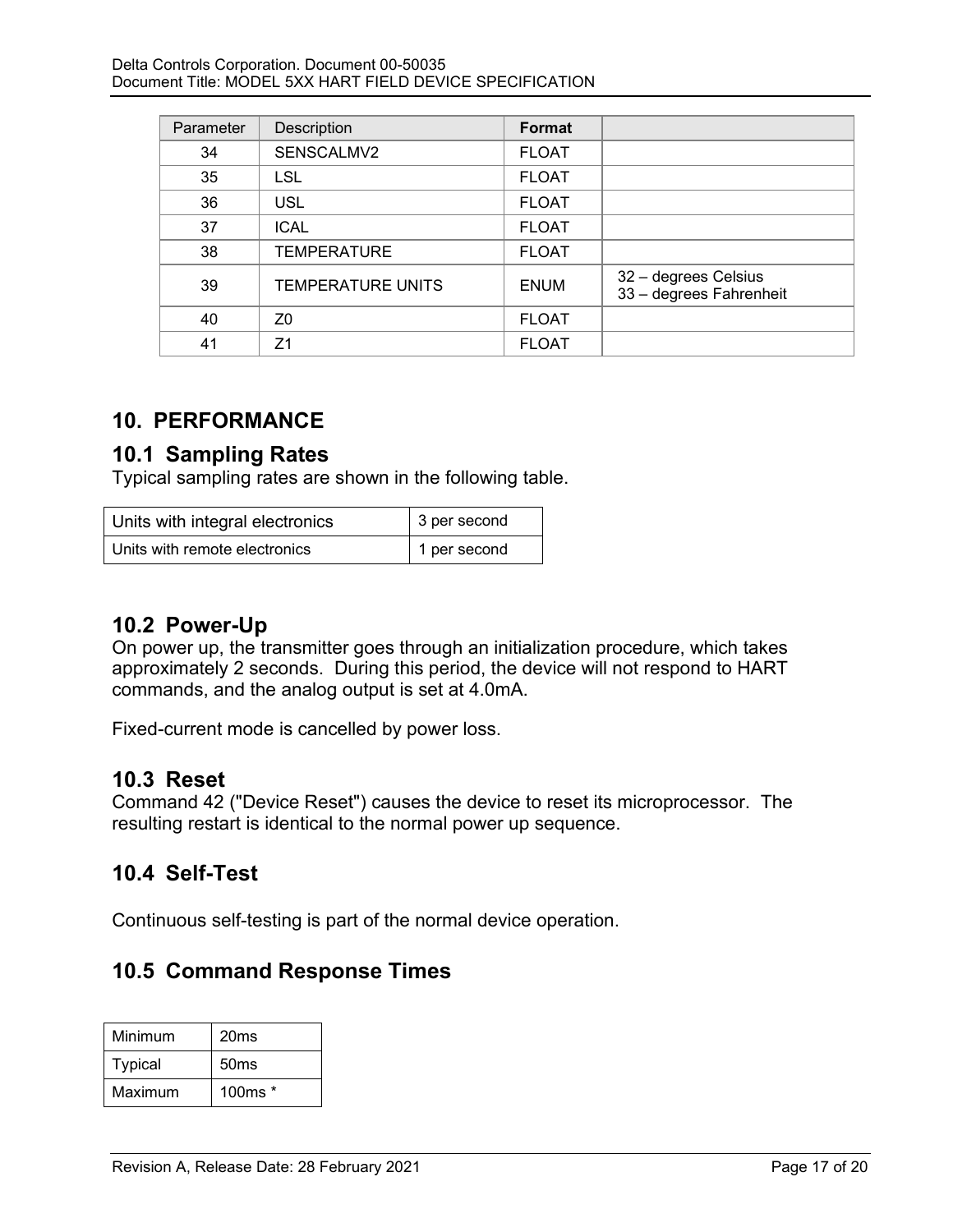### **10.6 Busy and Delayed-Response**

The transmitter does not respond with Delayed Response. Changing units (command 44) may cause subsequent commands to respond with BUSY for a few seconds.

### **10.7 Long Messages**

The largest data field used is in the response to Command 9: 66 bytes including the two status bytes.

### **10.8 Non-Volatile Memory**

EEPROM is used to hold the device's configuration parameters. New data is written to this memory immediately on execution of a write command.

### **10.9 Modes**

Fixed current mode is implemented, using Command 40. This mode is cleared by power loss or reset. Another method to affect the loop current is Command 6 with Loop Current Mode parameter set to disabled. This mode setting is not affected by power cycle or reset but has to be changed by execution of Command 6 with Loop Current Mode parameter set to enabled.

## **10.10 Write Protection**

This Field Device does not support write-protection. A hardware switch or jumper cannot be accessed during operation in explosion hazard areas.

## **10.11 Damping**

The damping function has a first order low pass characteristic affecting only the PV and the loop current signal. The device accepts values from 0 to 60 seconds.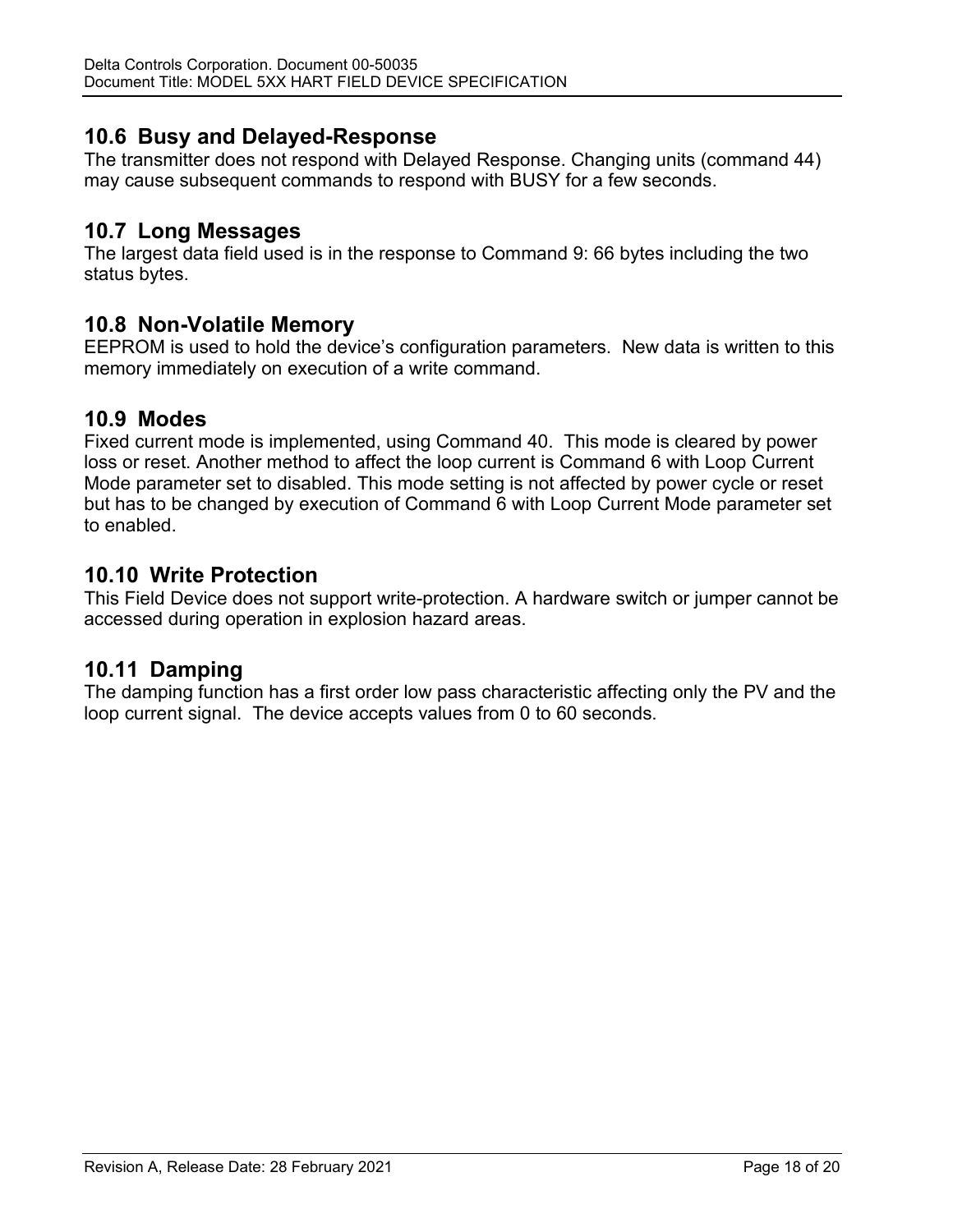# **ANNEX A. CAPABILITY CHECKLIST**

| Manufacturer, model and revision     | Delta Controls Corporation model 5XX Rev 3 |
|--------------------------------------|--------------------------------------------|
| Device type                          | Transmitter                                |
| <b>HART</b> revision                 | 7.06                                       |
| Device Description available         | <b>Yes</b>                                 |
| Number and type of sensors           | 1 pressure sensor                          |
| Number and type of actuators         | 0                                          |
| Number and type of host side signals | 1: 4 - 20mA analog                         |
| <b>Number of Device Variables</b>    | 3                                          |
| Number of Dynamic Variables          | 1                                          |
| Mappable Dynamic Variables?          | No                                         |
| Number of common-practice commands   | 20                                         |
| Number of device-specific commands   | 4                                          |
| Bits of additional device status     | 8                                          |
| Alternative operating modes?         | No.                                        |
| Burst mode?                          | <b>Yes</b>                                 |
| Write-protection?                    | No.                                        |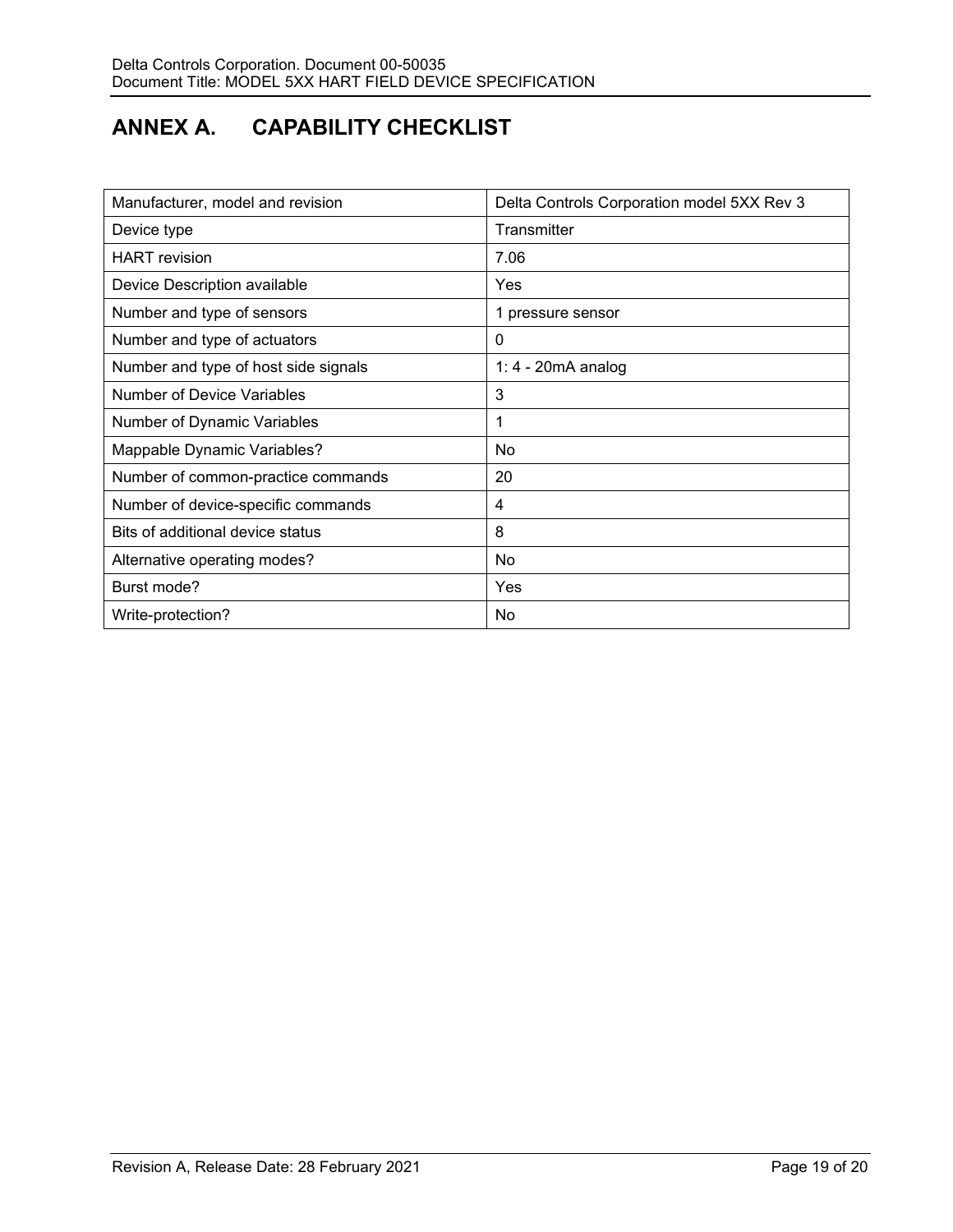# **ANNEX B. DEFAULT CONFIGURATION**

| <b>Parameter</b>             | Default value |
|------------------------------|---------------|
| Lower Range Value            | 0             |
| <b>Upper Range Value</b>     | 100           |
| Damping time constant        | 4 second      |
| <b>Polling Address</b>       | -0            |
| Number of response preambles | 5             |